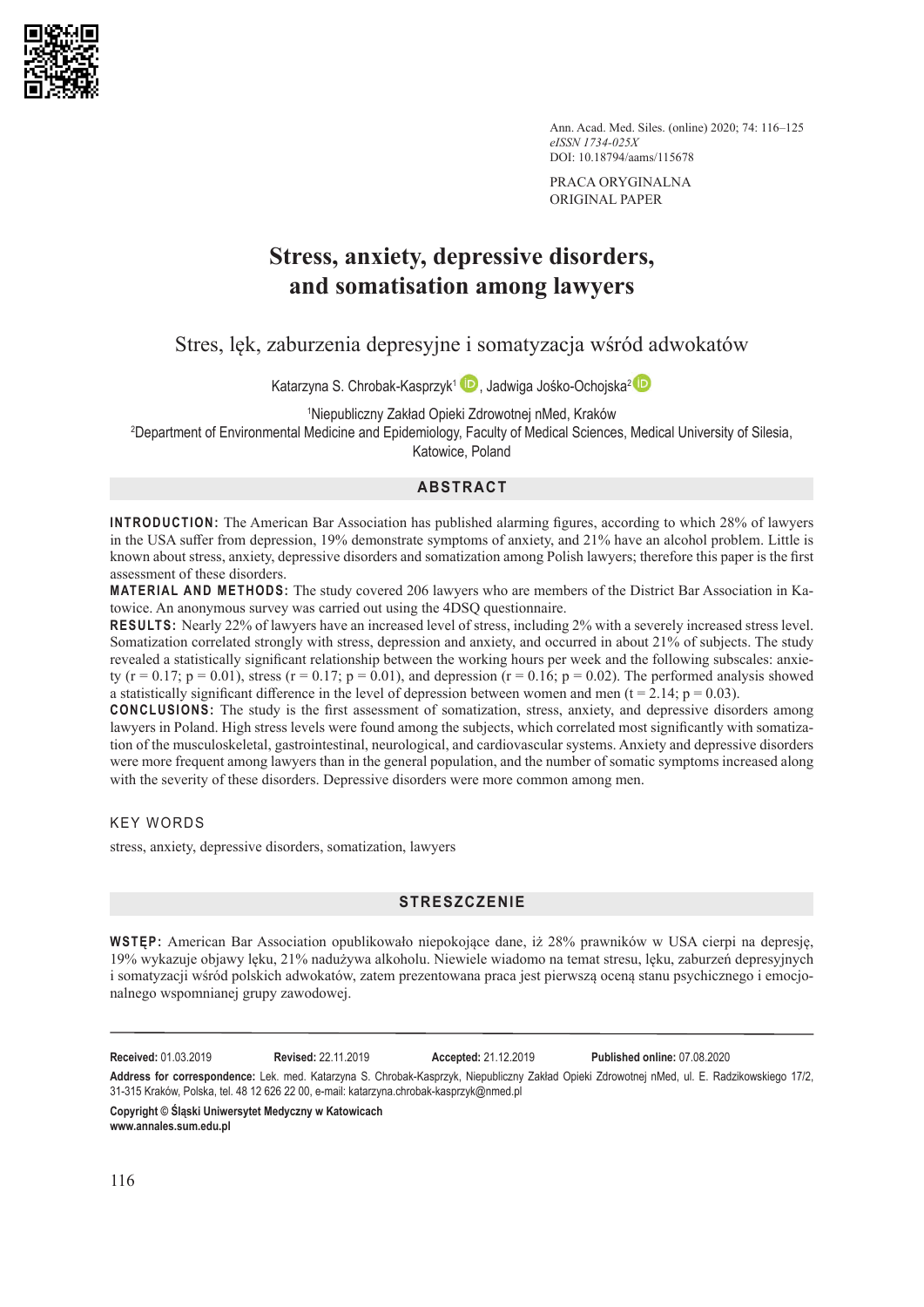

**MATERIAŁ I METODY:** Badaniem objęto 206 adwokatów, członków Okręgowej Rady Adwokackiej w Katowicach. Badanie przeprowadzono anonimowo za pomocą kwestionariusza 4DSQ.

**WYNIKI:** Blisko 22% adwokatów deklaruje podwyższony poziom stresu, w tym 2% mocno podwyższony. Somatyzacja korelowała silnie ze stresem, depresją oraz lękiem i występowała u około 21%. Badanie wykazało istnienie istotnego statystycznie związku pomiędzy tygodniową liczbą godzin pracy a podskalami: lęku (r = 0,17; p = 0,01) stresu (r = 0,17;  $p = 0.01$ ) oraz depresji (r = 0,16; p = 0,02). Przeprowadzona analiza wykazała istnienie istotnej statystycznie różnicy w poziomie depresji pomiędzy kobietami i mężczyznami ( $t = 2,14$ ; p = 0,03).

**WNIOSKI:** Przeprowadzone badanie jest pierwszą oceną somatyzacji, stresu, lęku i zaburzeń depresyjnych wśród adwokatów w Polsce. U badanych stwierdzono wysoki poziom stresu, który najsilniej korelował z somatyzacją ze strony układu mięśniowo-szkieletowego, pokarmowego, neurologicznego oraz sercowo-naczyniowego. Niepokój i zaburzenia depresyjne występowały w tej grupie zawodowej częściej niż w populacji ogólnej i wraz ze wzrostem ich nasilenia narastała liczba objawów somatycznych. Zaburzenia depresyjne występowały częściej wśród mężczyzn.

### SŁOWA KLUCZOWE

stres, lęk, zaburzenia depresyjne, somatyzacja, adwokaci

## **INTRODUCTION**

# **WPROWADZENIE**

Little is known about stress, anxiety, and depressive disorders among Polish lawyers. In the Polish literature there are no reports on the prevalence of depressive disorders, anxiety, or somatisation among this occupational group. This paper is the first assessment of the emotional and mental state of lawyers in Poland. The ability to diagnose a patient's mental and emotional state, along with somatic symptoms, is of great importance in further management and treatment. Knowledge of the prevalence of mental disorders and somatisation, supported by knowledge of the factors that increase their prevalence in the legal profession, can effectively contribute to the implementation of prevention programmes and, consequently, to the reduction of their incidence.

The American Bar Association has published alarming data: 28% of lawyers in the USA suffer from depression, 19% shows symptoms of anxiety, while 21% of them abuse alcohol [1]. The surmise that lawyers are more exposed to stress in relation to the general population has been proven by research conducted in the United States [5], which showed that 19% of lawyers suffer from depression when compared to 3–9% of the general population. The research results in the United States have forced many legal and public health institutions to undertake a consistent and conscious strategy against depressive disorders, anxiety, and alcoholism among lawyers [2,3].

The above-mentioned data indicate a major problem regarding the prevalence of depressive disorders in relation to the general population, as the incidence of depressive disorders, according to various sources, affects approx. 5–17% of the general population over a lifetime [4], whereas, according to WHO estimates [5,6], depression affects approx. 350 million people around the world, representing approx. 5–6% of the world population. In Poland, depression accounts for 3–4% of all mental disorders, and approximately 1.5 million people suffer from it [7]. For several years, the prevalence rates of depressive disorders have been increasing. This is due to the ever-growing interest in this sphere of heNiewiele wiadomo na temat stresu, lęku, i zaburzeń depresyjnych wśród polskich adwokatów. W rodzimym piśmiennictwie brak doniesień na temat występowania zaburzeń depresyjnych, lęku czy somatyzacji w tej grupie zawodowej. Prezentowana praca jest pierwszą oceną stanu emocjonalnego i psychicznego adwokatów w Polsce. Umiejętność postawienia diagnozy wraz ze wskazaniem objawów somatycznych ma ogromne znaczenie w dalszym postępowaniu i leczeniu. Wiedza na temat skali zaburzeń psychicznych i somatyzacji, wspierana wiedzą na temat czynników wpływających na zwiększenie częstości ich występowania w zawodzie adwokata, może skutecznie przyczynić się do wdrożenia programów profilaktycznych i w konsekwencji do ich ograniczenia.

American Bar Association opublikowało niepokojące dane, iż 28% prawników w USA cierpi na depresję, 19% wykazuje objawy lęku, 21% nadużywa alkoholu [1]. Podejrzenie, że prawnicy są bardziej narażeni na stres niż ogół populacji, zostało potwierdzone badaniami przeprowadzonymi w Stanach Zjednoczonych [5], według których 19% adwokatów cierpi na depresję, przy czym skala tej choroby w populacji ogólnej wynosi 9%. Przytoczone wyniki badań zmusiły wiele instytucji prawniczych i zdrowia publicznego w USA do podjęcia spójnej i świadomej strategii w przeciwdziałaniu zaburzeniom depresyjnym, lękowi i alkoholizmowi w tej grupie zawodowej [2,3].

Powyższe dane wskazują na znaczny problem występowania zaburzeń depresyjnych w stosunku do populacji ogólnej, gdyż częstość zaburzeń depresyjnych według różnych źródeł, w ciągu całego życia dotyka około 5–17% populacji ogólnej [4], natomiast według szacunków WHO [5,6] depresja dotyka około 350 mln ludzi na całym świecie, tj. około 5–6% populacji świata. W Polsce depresja stanowi 3–4% wszystkich rozpoznawanych zaburzeń psychicznych, a cierpi na nią prawdopodobnie 1,5 mln osób [7]. Od kilkunastu lat wskaźniki rozpowszechnienia zaburzeń depresyjnych mają tendencję wzrostową. Wynika to z faktu coraz większego zainteresowania tą sferą zdrowia, większej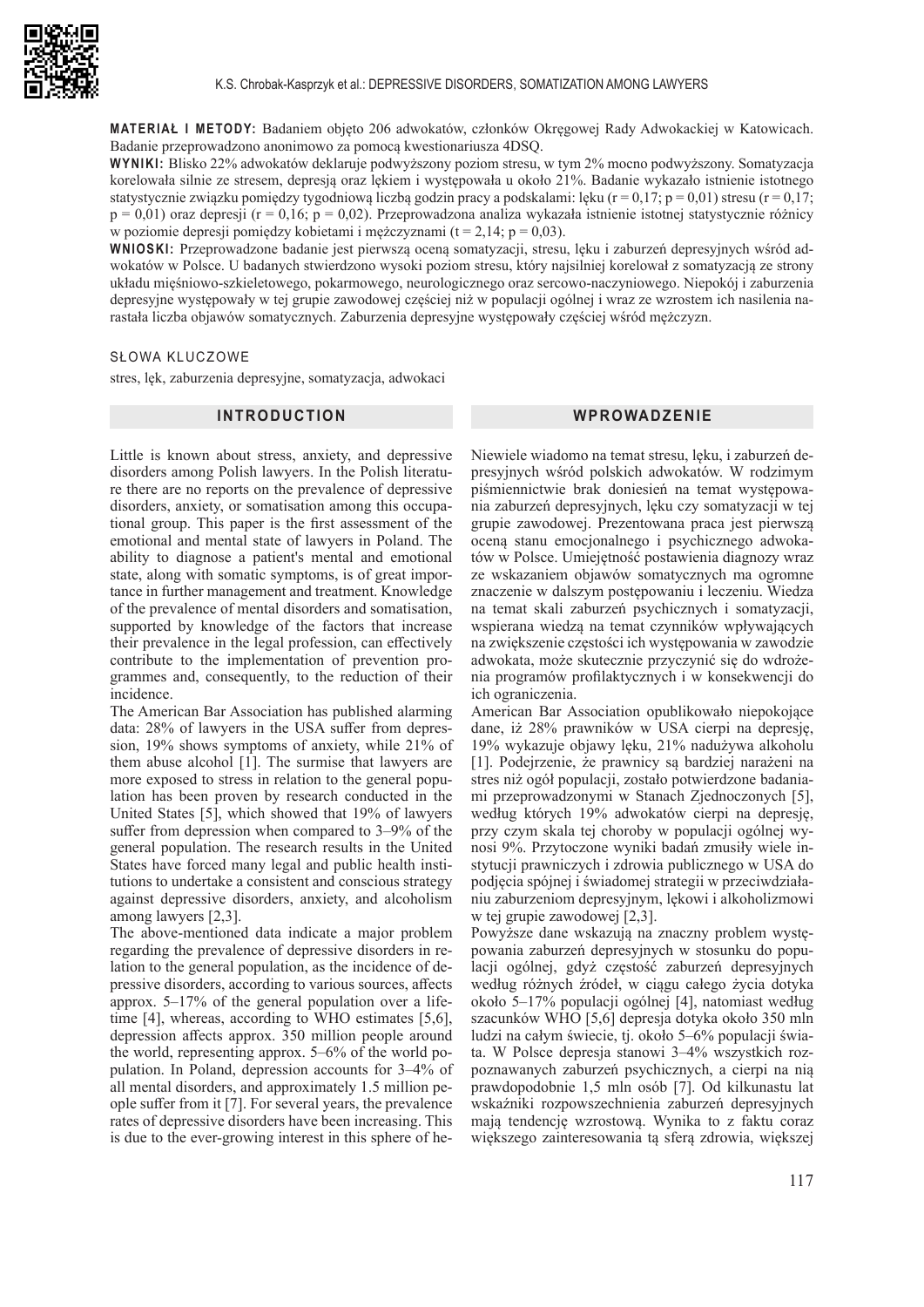alth, greater detectability, but also the actual increase in the prevalence rate. Not without significance are civilisation factors, an increase in life expectancy as well as in the distribution and availability of medicines and substances for sleep disorders and depression.

The authors of studies conducted in the USA, among the main factors affecting the lawyers' mental health, indicate the pressure of responsibility for human fate, urgent deadlines, public speaking in court and excessive alcohol consumption. Court opponents often force a sudden change in the course of the trial, which involves a great deal of stress, and clients' excessive expectations towards their lawyers cause frustration. The huge competition in the market for legal services should be mentioned as well. In Poland after 2005, i.e. when the Act on opening legal professions entered into force, an increase from 6,191 active lawyers to 18,289 was recorded [8].

Terluin [9], on the basis of the analysis of patients reporting to a primary care physician, identified four dimensions of the most common mental problems in patients, i.e. distress, depression, anxiety, and somatisation. Somatisation is the process of experiencing a mental burden or suffering in the form of somatic complaints that are perceived and interpreted as symptoms of a serious somatic disease. Therefore, the patient may complain about ailments concerning various systems of the human body [9,10,11]. The emotional or mental component may be anxiety or depressive disorders. The ability to diagnose the above-mentioned disorders, their differentiation as well as assessment of the prevalence are of great importance in further management and treatment of the patient.

### **MATERIAL AND METHODS**

The study involved 206 lawyers, including 102 women and 104 men, who are members of the District Bar Council in Katowice. The average age of the respondents was 43 years, the average BMI of the group was 25.15 (Table I). The vast majority of respondents work in their own law firms or are partners in a law firm. The respondents' main areas of activity are representation of a client in court, providing services and assessment for business entities.

In the study group, an anonymous study was conducted using the 4DSQ questionnaire [12], evaluating stress, depression, anxiety, and somatisation (Cronbach's alpha coefficient above 0.8).

The 4DSQ questionnaire contains 50 items that cover four scales. The questions included in the questionnaire are similar to those for a medical history; they limit the symptom duration to the last week. The response categories are coded on a 5-point scale.

Data analysis was conducted using the Statistica 10 software package. The qualitative variables were expressed in numbers and percentages; for the quantitative variables, the basic parameters of descriptive statistics, such as mean and standard deviation, were calculated and the minimum/maximum values were gi-

wykrywalności, ale też rzeczywistego wzrostu liczby zachorowań. Nie bez znaczenia są tu czynniki cywilizacyjne, wydłużenie średniej długości życia oraz rozpowszechnienie i większa dostępność leków oraz substancji sprzyjających zarówno zaburzeniom snu, jak i depresii.

Autorzy badań przeprowadzonych w USA, pośród głównych czynników wpływających na zdrowie psychiczne adwokatów, wymieniają: presję odpowiedzialności za losy ludzkie, naglące terminy, wystąpienia publiczne w sądzie oraz spożywanie nadmiernych ilości alkoholu. Przeciwnicy sądowi wymuszają często nagłą zmianę przebiegu rozprawy, co wiąże się z dużym stresem, a nadmierne oczekiwania klientów wobec prawników budzą frustrację. Należy wspomnieć o ogromnej konkurencji na rynku usług prawniczych. W Polsce po 2005 r., kiedy w życie weszła ustawa o otwarciu zawodów prawniczych, odnotowano wzrost liczby czynnych adwokatów z 6 191 do 18 289 [8].

Terluin [9] na podstawie analizy pacjentów zgłaszających się do lekarza podstawowej opieki zdrowotnej zidentyfikował cztery najczęstsze problemy psychiczne pacjentów, tj.: dystres, depresję, lęk i somatyzację. Somatyzacja jest procesem doświadczania i przeżywania obciążenia lub cierpienia psychicznego w postaci dolegliwości somatycznych, które są postrzegane i interpretowane jako objawy poważnej choroby. Chory może zatem uskarżać się na dolegliwości ze strony różnych układów [9,10,11]. Komponentą emocjonalną lub psychiczną może być lęk bądź zaburzenia depresyjne. Umiejętność zdiagnozowania tych zaburzeń, ich różnicowanie oraz ocena skali występowania mają ogromne znaczenie w dalszym postępowaniu i leczeniu pacjenta.

#### **MATERIAŁ I METODY**

Badaniem objęto 206 adwokatów, w tym 102 kobiety i 104 mężczyzn, będących członkami Okręgowej Rady Adwokackiej w Katowicach. Średni wiek badanych wynosił 43 lata, średnie BMI grupy wynosiło 25,15 (tab. I). Zdecydowana większość badanych pracuje we własnych kancelariach lub jest wspólnikiem kancelarii. Głównymi obszarami działalności ankietowanych są reprezentacja klienta w sądzie oraz obsługa i opiniowanie podmiotów gospodarczych.

W wyodrębnionej grupie przeprowadzono anonimowe badanie za pomocą kwestionariusza 4DSQ [12], oceniającego stres, depresję, lęk i somatyzację (współczynnik alfa Cronbacha powyżej 0,8).

Kwestionariusz 4DSQ zawiera 50 pozycji, które obejmują cztery skale. Pytania zawarte w kwestionariuszu przypominają te z wywiadu lekarskiego i ograniczają czas trwania objawów do ostatniego tygodnia. Kategorie odpowiedzi są kodowane w 5-stopniowej skali.

Analizę danych wykonano w pakiecie Statistica 10. Zmienne jakościowe scharakteryzowano za pomocą liczebności i odsetka, a w przypadku zmiennych ilościowych wyliczono podstawowe parametry statystyki opisowej, takie jak średnia, odchylenie standardowe, oraz podano wartości minimalną i maksymalną. Ze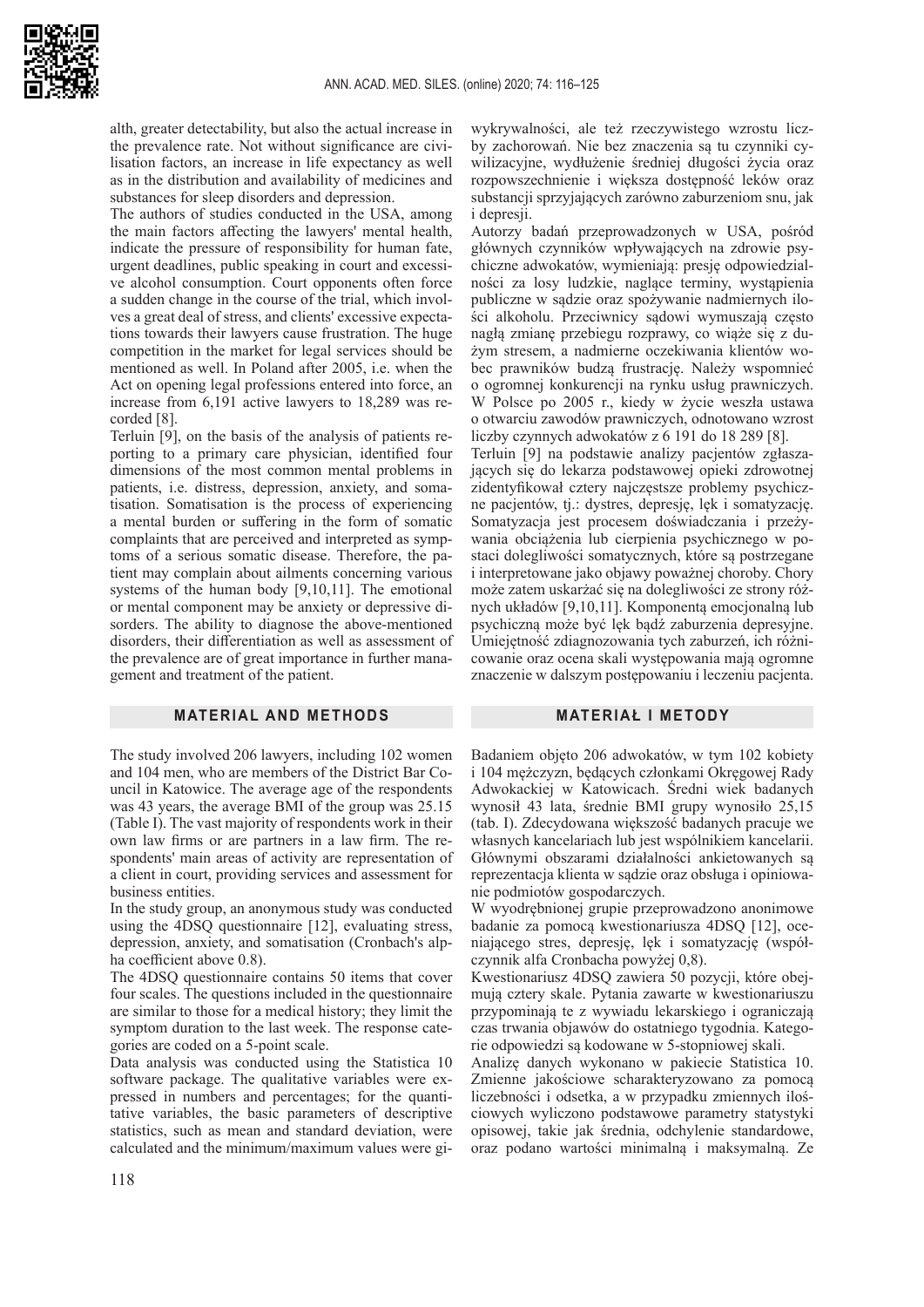

ven. Due to the size of the group, parametric methods were selected. Pearson's (linear) correlation coefficient, along with a test of significance for this coefficient, was applied to analyse the link among the variables. Intergroup comparisons were made using Student's t-test for independent variables. In the case of failure to meet the assumptions of homogeneity of variance (verified by Levene's test), a test with separate Cochran-Cox variance estimation was applied. The significance level  $\alpha$  = 0.05 was assumed. The results were considered statistically significant when the calculated test probability (p) met the inequality  $p < 0.05$ .

**Table I.** Clinical characteristics of the study group **Tabela I.** Charakterystyka kliniczna badanej grupy

| Variable/Zmienna                                                     | Respondents/Badani (N = 206) |             |  |  |  |
|----------------------------------------------------------------------|------------------------------|-------------|--|--|--|
|                                                                      | $M \pm SD$                   | min-max     |  |  |  |
| Age[years]/Wiek [w latach]                                           | $43.07 \pm 11.81$            | $29 - 84$   |  |  |  |
| Weight [kg]/Masa ciała [kg]                                          | $76.30 \pm 16.91$            | $47 - 134$  |  |  |  |
| Height [cm]/Wysokość ciała [cm]                                      | $173.55 \pm 9.06$            | 156-200     |  |  |  |
| $BMI$ [kg/m <sup>2</sup> ]                                           | $25.15 \pm 4.42$             | 17.35-40.45 |  |  |  |
| Number of years in the profession/<br>Liczba lat w zawodzie          | $15.22 \pm 11.40$            | $1 - 63$    |  |  |  |
| Number of working hours per week/<br>Liczba godzin pracy na tydzień/ | $50.53 \pm 10.37$            | $9 - 80$    |  |  |  |

BMI – body mass index/indeks masy ciała, M – mean/średnia, SD – standard deviation/odchylenie standardowe, min – minimal value/wartość minimalna, max – maximal value/wartość maksymalna

#### **RESULTS**

Undoubtedly, stress attained the highest negative value among the respondents – the moderately increased result was obtained by every fifth respondent, whereas 2% of the respondents obtained a strongly increased value (Tab. II).

A similar result was obtained for somatisation, whose value – assessed using the 4DSQ scale – constituted 21% of the respondents. Slightly lower values were obtained for anxiety and depression levels. The levels of depressive disorders occurred in 12% of the respondents: moderately increased – over 9.22%, strongly increased – almost 2%.

względu na liczebność grupy wybrano metody parametryczne. Do analiz związku pomiędzy zmiennymi wykorzystano współczynnik korelacji liniowej Pearsona wraz z testem istotności dla tego współczynnika. Porównań międzygrupowych dokonano przy użyciu testu t dla zmiennych niezależnych. W sytuacji niespełnienia założenia o jednorodności wariancji (weryfikowane testem Levene'a) stosowano test z oddzielną estymacją wariancji Cochrana-Coxa. Założono poziom istotności alpha = 0,05. Za istotne statystycznie uznano wyniki, gdy wyliczone prawdopodobieństwo testowe p spełniało nierówność  $p < 0.05$ .

#### **WYNIKI**

Niewątpliwie najwyższą niekorzystną wartość wśród badanych osiągnął poziom stresu − wynik średnio podwyższony uzyskał co piąty badany, mocno podwyższony występował u 2% (tab. II).

Podobny wynik uzyskano dla somatyzacji, której częstość występowania oceniana za pomocą skali 4DSQ wyniosła 21% badanych. Nieco niższe wartości osiągnięto dla poziomu lęku i depresji. Zaburzenie depresyjne wystąpiły u 12%, przy czym na poziomie średnio podwyższonym u ponad 9,22% badanych, natomiast mocno podwyższonym u blisko 2%.

Wykazano istotną statystycznie korelację (p < 0,001) współwystępowania somatyzacji ze stresem, depresją i lękiem. Uzyskano dodatnią zależność dla niepokoju i depresji o przeciętnej sile oraz dla stresu o dużej sile.

Z uzyskanych danych wynika, że w grupie adwokatów wraz ze wzrostem zaburzeń depresyjnych, lęku, a w szczególności poziomu stresu, rosła liczba zgłaszanych objawów somatycznych. Najczęściej zgłaszanymi dolegliwościami, występującymi u więcej niż połowy ankietowanych, były objawy ze strony układu mięśniowo-szkieletowego (bóle pleców, mięśni i szyi), u co trzeciego badanego ze strony układu pokarmowego (wzdęcia brzucha, nudności, zaburzenia przewodu pokarmowego), oraz neurologiczne, tj. ból głowy u blisko 66%, a także zawroty głowy u 35%.

Somatyzacja w obrębie układu sercowo-naczyniowego, w postaci bólu w okolicy klatki piersiowej, kołatania serca, ucisku oraz duszności, występowała śred-

| Table II. Somatization, anxiety, stress by 4DSQ scale                                         |                                                                   |               |                                                      |               |                                                              |       |                                                              |               |
|-----------------------------------------------------------------------------------------------|-------------------------------------------------------------------|---------------|------------------------------------------------------|---------------|--------------------------------------------------------------|-------|--------------------------------------------------------------|---------------|
| Tabela II. Somatyzacja, lęk, depresja i stres według przedziałów interpretacyjnych skali 4DSQ |                                                                   |               |                                                      |               |                                                              |       |                                                              |               |
| <b>Result/Wynik</b>                                                                           | Somatization/Somatyzacja<br>$M-7.03$ , SD = 5.45<br>Min-0, Max-27 |               | Anxiety/Lek<br>$M-1.54$ , SD = 2.01<br>Min-0, Max-12 |               | Depression/Depresia<br>$M-0.81$ , Sd = 1.49<br>Min-0. Max-10 |       | <b>Stress/Stres</b><br>$M-6.29$ , SD = 4.62<br>Min-0, Max-25 |               |
|                                                                                               | N                                                                 | $\frac{0}{0}$ | N                                                    | $\frac{9}{6}$ | N                                                            | $\%$  | N                                                            | $\frac{0}{0}$ |
| Normal value according to 4DSQ scale/<br>Norma wg skali 4DSQ                                  | 163                                                               | 79.13         | 178                                                  | 86.41         | 183                                                          | 88.83 | 163                                                          | 79.13         |
| Moderately increased/Średnio<br>podwyższony                                                   | 34                                                                | 16.50         | 26                                                   | 12.62         | 19                                                           | 9.22  | 39                                                           | 18.93         |
| Significantly increased/Mocno<br>podwyższony                                                  | 9                                                                 | 4.37          | 2                                                    | 0.97          | 4                                                            | 1.94  | 4                                                            | 1.94          |

M – mean/średnia, SD – standard deviation/odchylenie standardowe, min – minimal value/wartość minimalna, max – maximal value/wartość maksymalna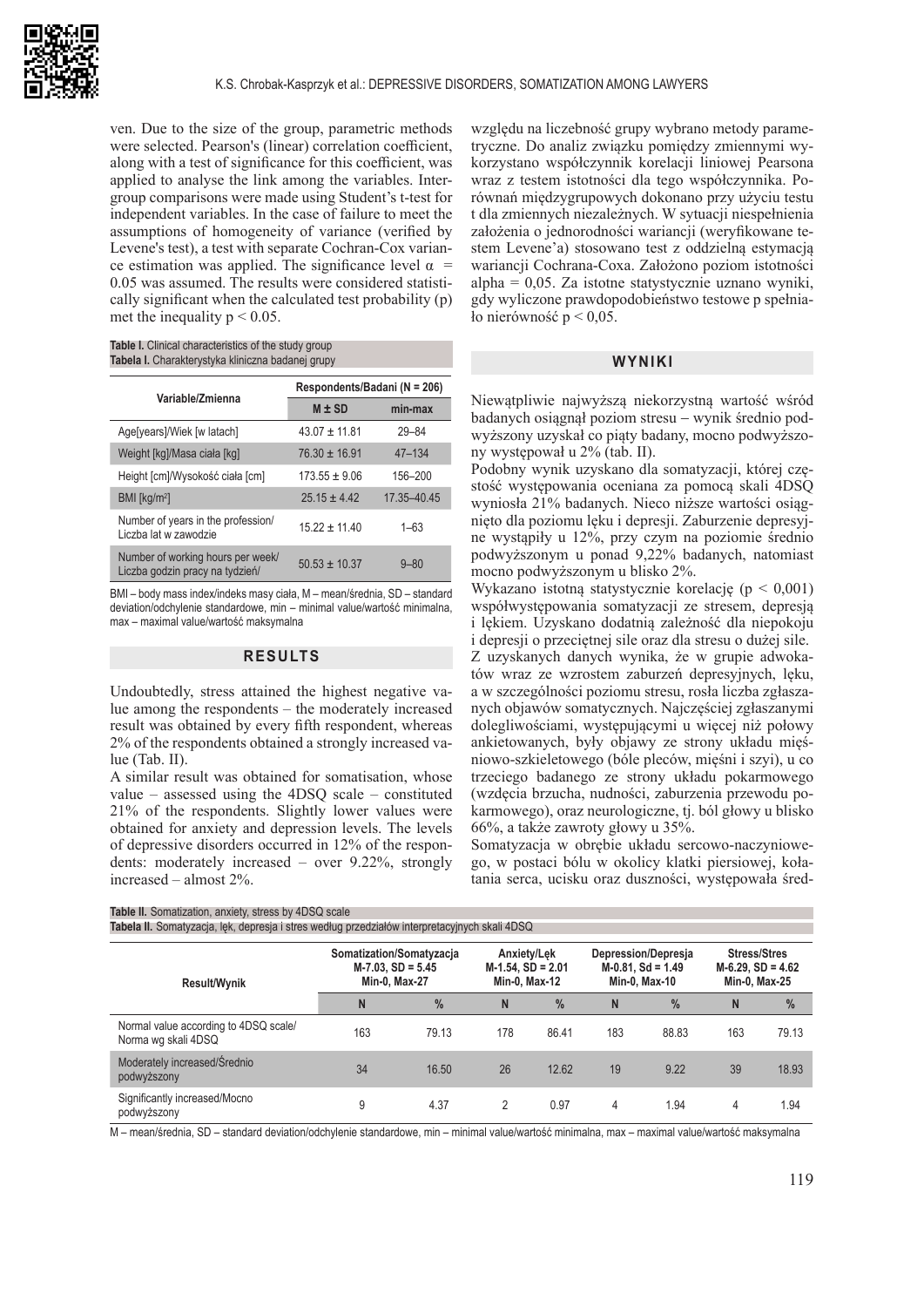

There was a statistically significant correlation ( $p \leq$ 0.001) for the co-occurrence of somatisation with stress, depression, and anxiety. Positive correlations were obtained for average anxiety and depression intensity, and for acute stress.

| Table III. Correlation with stress, anxiety, depressive disorders |
|-------------------------------------------------------------------|
| Tabela III. Korelacja somatyzacji z lękiem, depresją oraz stresem |

| Pair of variables/Para zmiennych                              |      | p     |
|---------------------------------------------------------------|------|-------|
| Somatization & anxiety/Somatyzacja i lek                      | 0.38 | 0.000 |
| Somatization & depressive disorders/Somatyzacja i<br>depresia | 0.34 | 0.000 |
| Somatization & stress/Somatyzacja i stres                     | 0.58 | n nnn |

The data obtained show that as depressive disorders, anxiety and, in particular, stress levels among lawyers increased, the number of reported somatic symptoms continued to grow. The most frequently reported complaints, occurring in more than half of the respondents, were symptoms concerning the musculoskeletal system, including backache, muscle, and neck pains. Gastrointestinal symptoms, such as abdominal bloating, nausea, and gastrointestinal disorders, occurred in every third subject. The most common neurological symptoms included: headache (occurring in almost 66% of the respondents) and dizziness (35%).

**Table IV.** Incidence of somatization expressed in percentage

| Tabela IV. Częstość występowania somatyzacji wyrażona w procentach             |        |  |  |  |  |
|--------------------------------------------------------------------------------|--------|--|--|--|--|
| Somatyzacja/Somatization                                                       | [%]    |  |  |  |  |
| Severe or mild/Silne lub lekkie zawroty głowy                                  | 34.99  |  |  |  |  |
| Muscle pains/Bóle mięśni                                                       | 55.66  |  |  |  |  |
| Syncope/Omdlenie                                                               | 4.77   |  |  |  |  |
| Neck pains/Bóle szyi                                                           | 55.99  |  |  |  |  |
| Back pains/ Bóle pleców                                                        | 71.11  |  |  |  |  |
| Excessive sweating/Nadmierne pocenie się                                       | 37.77  |  |  |  |  |
| Palpitations/Kołatanie serca                                                   | 22.96  |  |  |  |  |
| Headaches/Bóle głowy                                                           | 65.59  |  |  |  |  |
| Flatulence/ Wzdęcia brzucha                                                    | 43.88  |  |  |  |  |
| Blurry vision or seeing spots/Zamglone widzenie lub plamy<br>przed oczami      | 23.87  |  |  |  |  |
| Dyspnoea/Duszności                                                             | 14.99  |  |  |  |  |
| Nausea/Nudności                                                                | 25.58  |  |  |  |  |
| Stomachaches or pain in abdominal region/Bóle brzucha lub<br>w okolicy żołądka | 28.78  |  |  |  |  |
| Tingling in fingers/Mrowienie w palcach                                        | 24 66  |  |  |  |  |
| Chest pressure or tension/Ucisk lub napiecie w klatce<br>piersiowej            | 19.97% |  |  |  |  |
| Chest pains/ Bóle w klatce piersiowej                                          | 14.88% |  |  |  |  |

Somatisation within the cardiovascular system – in the form of chest pain, palpitations, tightness in the chest and dyspnoea – occurred in 20% of the subjects on average. The least reported symptom was fainting (4.77%). In addition, studies were conducted where the severity of depressive disorders and somatisation as well as anxiety and stress were correlated with such variables as: age, number of years in the profession, average weekly working hours and gender. With regard to these disorders and anxiety, no correlation was found

nio u 20% badanych. Najrzadziej zgłaszano omdlenie  $(4,77\%)$ .



**Fig. 1.** Graph demonstrating range of somatization and anxiety. **Ryc. 1.** Wykres rozrzutu somatyzacji i lęku.





**Ryc. 2.** Wykres rozrzutu somatyzacji i zaburzeń depresyjnych.



**Fig. 3.** Graph demonstrating range of somatization and stress. **Ryc. 3.** Wykres rozrzutu somatyzacji i stresu.

Przeprowadzono również badania, w których poddano analizie korelację nasilenia zaburzeń depresyjnych i so-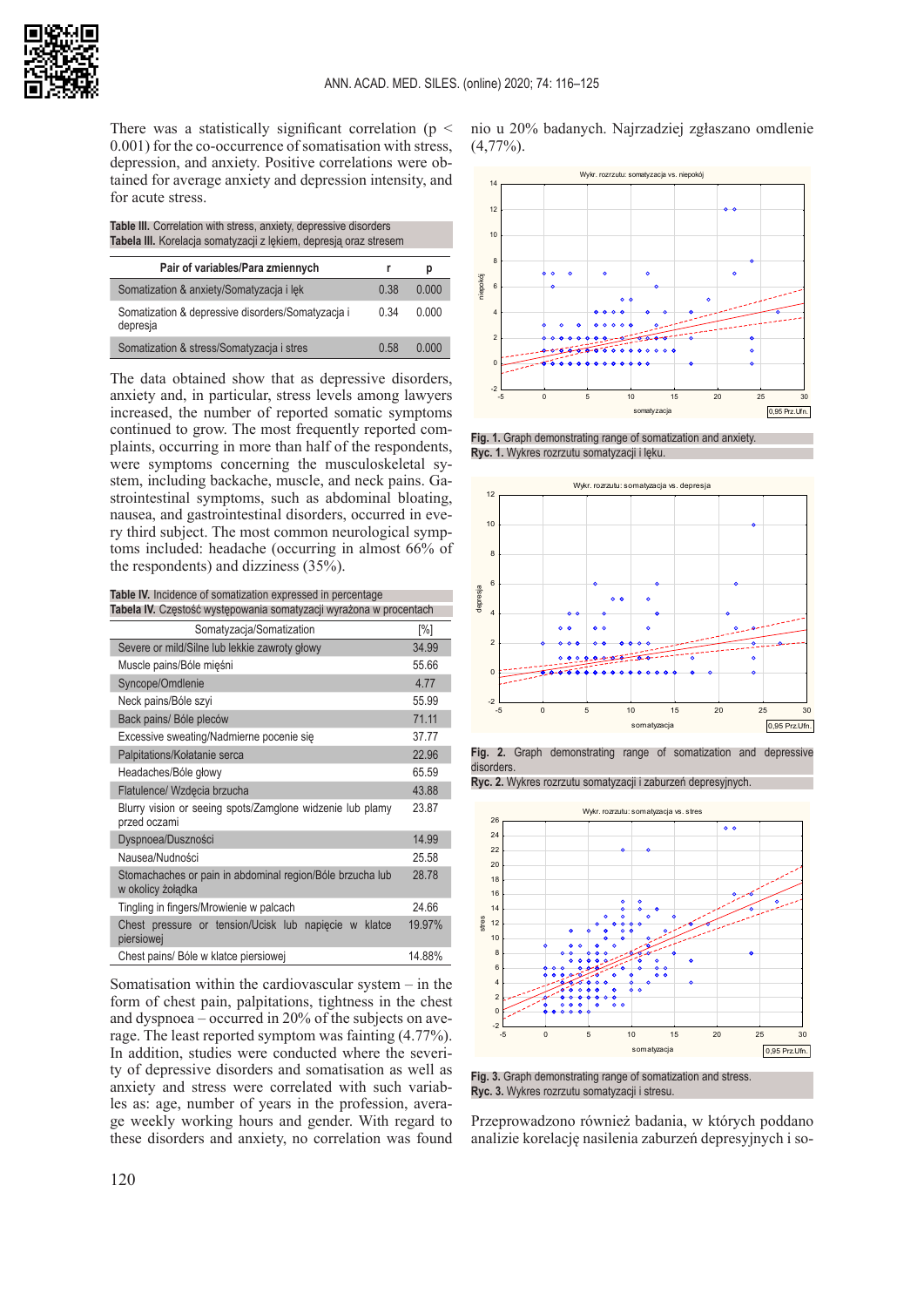

between them and the age of the lawyers or their seniority in the office.

| <b>Table V.</b> 4DSQ scale vs. mean number of working hours per week |  |
|----------------------------------------------------------------------|--|
| Tabela V. Skala 4DSQ vs średnia liczba godzin pracy tygodniowo       |  |

| Pairs of variables/Pary zmiennych                                                          |      | р     |
|--------------------------------------------------------------------------------------------|------|-------|
| Somatization vs. number of working hours/week/<br>Somatyzacja a licz. godzin pracy/tydzień | 0.12 | 0.087 |
| Anxiety vs. number of working hours/week/Lek a licz.<br>qodzin pracy/tydzień               | በ 17 | 0.016 |
| Depression vs. number of working hours/week/<br>Depresja a licz. godzin pracy/tydzień      | 0.16 | 0.023 |
| Stress vs. number of working hours/week/Stres a licz.<br>godzin pracy/tydzień              | በ 17 | 0.013 |
|                                                                                            |      |       |

The analysis conducted using Pearson's (linear) correlation coefficient r showed a statistically significant link between the average weekly working hours and the following subscales: anxiety ( $r = 0.17$ ;  $p = 0.01$ ), stress  $(r = 0.17; p = 0.01)$  and depression  $(r = 0.16; p = 0.02)$ . In all cases there is a positive correlation, which means that as the average weekly number of working hours continues to grow, anxiety, stress and depressive disorders among the respondents increase.

Additionally, the analysis has shown that there is a statistically significant difference in the level of depression between women and men ( $t = 2.14$ ;  $p = 0.03$ ). The values of calculated arithmetic means indicate a higher level of depressive disorders in the male group. For the remaining disorders, the results were statistically insignificant.

### **DISCUSSION**

The mental health aspects of the Polish lawyers assessed in this study are similar to the results obtained among lawyers from the United States [1,2]. The nearest value to the American study was obtained for elevated levels of stress, as 23% of American attorneys and 21% of Polish lawyers assessed the feeling of stress at medium and high levels. In a situation where every fifth lawyer has an elevated level of stress, it is reasonable to study in detail whether it is periodically experienced stress or chronic stress, as well as to find out how the subjects manage stress. Regular exposure to stress affects well-being, commitment to work and can reduce the mobilization to act. A negative emotional state may contribute to weakening of general immunity and, in a secondary way, to deterioration of health, including severe depression or occupational burnout in lawyers [11,13,14,15]. The authors of the study, whose aim was to investigate the links between occupational burnout in lawyers and stress, showed that the higher the exposure to stress, the higher the risk of occupational burnout. Interestingly, stress was related to low pay as compared to the commitment to work [14]. The obtained result indicates an increased level of stress among the Polish population of lawyers, which may translate into negative effects at work, disastrous for the legal profession such

matyzacji, lęku oraz stresu ze zmiennymi, takimi jak: wiek, liczba lat w zawodzie, średnia tygodniowa liczba godzin pracy oraz płeć. Nie stwierdzono zależności pomiędzy tymi zaburzeniami, lękiem i wiekiem badanych oraz stażem pracy.

| Table VI. 4DSQ scale vs. sex           |                  |      |         |       |      |      |  |
|----------------------------------------|------------------|------|---------|-------|------|------|--|
| Tabela VI. Skala 4DSQ vs płeć badanych |                  |      |         |       |      |      |  |
| Variables/Zmienna                      | Mean/<br>Średnia |      | t       | р     | SD   |      |  |
|                                        | W/K<br>M         |      | W/K     |       | M    |      |  |
| Somatyzacja/<br>Somatization           | 6.87             | 7 18 | $-0.41$ | 0.684 | 4.95 | 5.92 |  |
| Anxiety/Lek                            | 1.51             | 1.57 | $-0.20$ | 0.838 | 2.18 | 1.83 |  |
| Depression/Depresia                    | 0.59             | 1.03 | $-214$  | 0.034 | 1.21 | 1.70 |  |
| Stress/Stres                           | 6.39             | 6 19 | 0.31    | 0.758 | 4.92 | 4.34 |  |

Analiza przeprowadzona za pomocą współczynnika korelacji liniowej r Pearsona wskazała istnienie istotnego statystycznie związku pomiędzy średnią tygodniową liczbą godzin pracy a podskalami: niepokoju  $(r=0,17; p=0,01)$ , stresu  $(r=0,17; p=0,01)$  oraz depresji  $(r=0,16; p=0,02)$ . We wszystkich przypadkach korelacja była dodatnia, co oznacza, że wraz ze zwiększającą się średnią tygodniową liczbą godzin w pracy rosną lęk, stres i zaburzenia depresyjne wśród ankietowanych.

Analiza wykazała również istnienie istotnej statystycznie różnicy w poziomie depresji pomiędzy kobietami i mężczyznami (t = 2,14;  $p = 0.03$ ). Wartości wyliczonych średnich arytmetycznych wskazują na wyższy poziom zaburzeń depresyjnych w grupie mężczyzn. W przypadku pozostałych zaburzeń uzyskano wyniki nieistotne statystycznie.

#### **DYSKUSJA**

Ocenione w badaniu aspekty zdrowia psychicznego polskich adwokatów są zbieżne z wynikami przeprowadzonych wśród prawników ze Stanów Zjednoczonych [1,2]. Wartość najbardziej zbliżoną do amerykańskch badań uzyskano dla podwyższonego poziomu stresu, bowiem 23% amerykańskich prawników i 21% polskich adwokatów oceniło odczuwanie stresu na średnio i mocno podwyższonym poziomie. W sytuacji, kiedy u co piątego adwokata stwierdza się podwyższony poziom stresu, zasadne jest pogłębienie badania o informację, czy jest to stres doświadczany okresowo, czy przewlekły oraz uzyskanie danych na temat, jak badani radzą sobie ze stresem. Regularna ekspozycja na stres wpływa negatywnie na dobrostan, zaangażowanie w pracy i mobilizację do działania. Zły stan emocjonalny może przyczynić się do obniżenia ogólnej odporności i wtórnie przyczynić do pogorszenia stanu zdrowia, włącznie z ciężką depresją bądź wypaleniem zawodowym [11,13,14,15]. Autorzy badania, którego celem było zbadanie powiązań między wypaleniem zawodowym prawników a stresem, wykazali, że im większa ekspozycja na stres, tym większe ryzyko wypalenia zawodowego. Co ciekawe, stres miał związek ze zbyt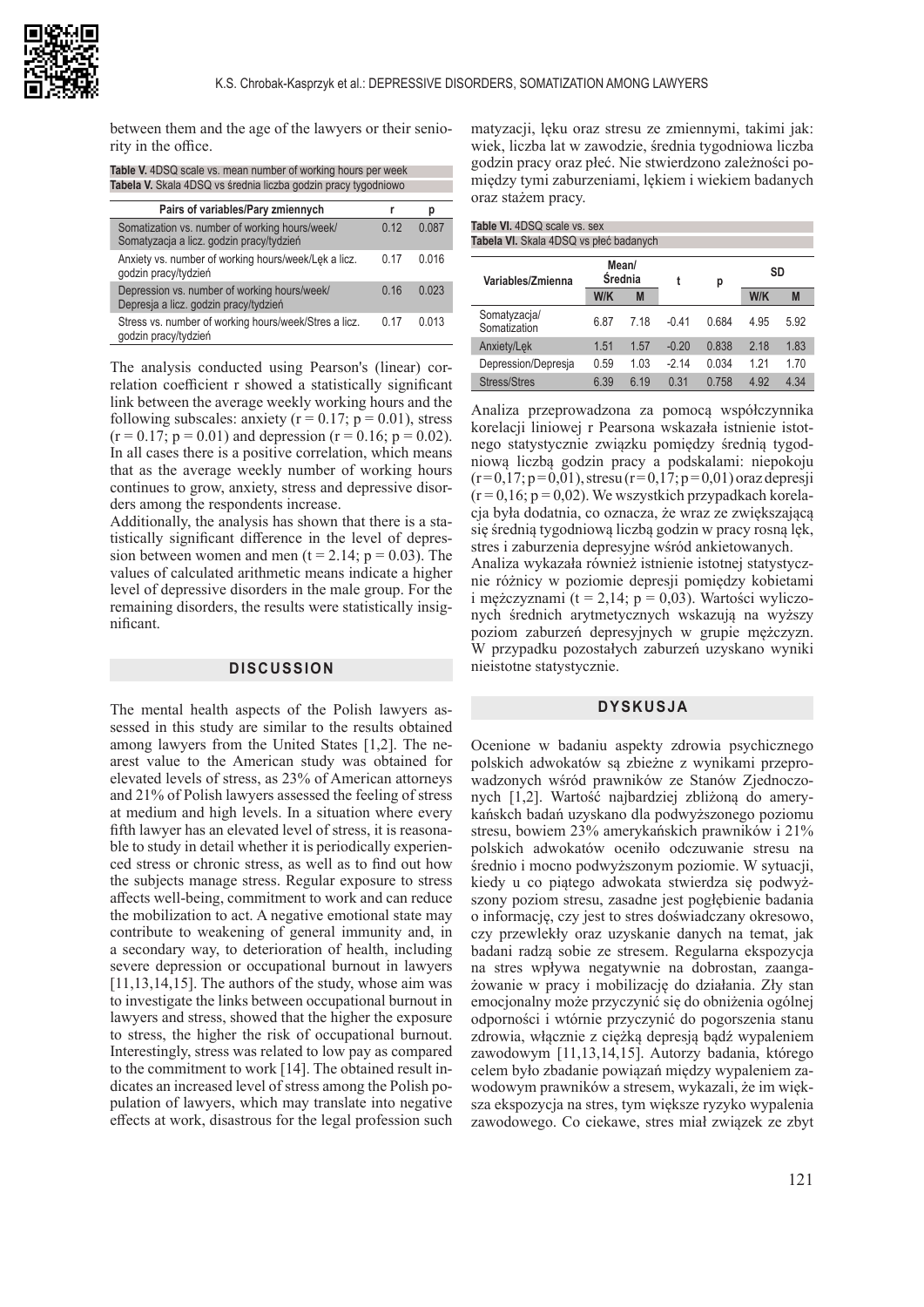

as aversion to clients, reduced concentration, impaired memory and creative thinking, or increased frustration. In the studied group of lawyers headaches, muscle pain, backache, and neck pain, as well as symptoms from other systems of the human body prevailed, co-occurring with depressive disorders and anxiety. The subjects reported such gastrointestinal symptoms as abdominal bloating, nausea and gastrointestinal disorders, which occurred in every third subject. The most common neurological symptoms were headaches and dizziness, whereas the cardiovascular conditions included chest pain, palpitations, tightness in the chest and dyspnoea. The data presented in this article indicate that somatisation is strongly correlated with stress, anxiety, and depressive disorders in the study occupational group. With the increase in the level of mental disorders, the number of somatic symptoms reported by the subjects continued to grow.

Somatic diseases may be the cause of the reported complaints, however, mental disorders co-occurred with somatic symptoms to an equal extent in the study group and may suggest their psychogenic nature. The distinction between psychogenic and somatic diseases is never obvious, but it is important to emphasise the overlap of mental disorders with somatisation among the subjects. According to data presented by Williams D. [16], somatisation in the general population is 4–12%, and in the population of patients reporting to the primary care physician the median of somatisation is 16.6%. Somatisation often begins at puberty. Patients with somatisation experience a significant incapacity and role- -playing disability. They also spend more days in bed per month than patients with other significant somatic conditions.

In the presented results, somatisation affected as much as 21% of lawyers, which means that it is more frequent in this group than in the general population. The literature lacks data on the incidence of somatisation among lawyers, thus our evaluation of the phenomenon broadens the knowledge of its scale and is the first assessment among this occupational group. The severity of psychosomatic symptoms in the study occupational group requires from physicians knowledge of how to search for the emotional and mental component of symptoms, as well as arouses the need to explain to the patient the mechanism of their occurrence. After excluding the organic causes responsible for the symptoms and diagnosing the effect of psychological factors on somatic disease, the physician should implement therapy. For the legal profession, training on stress and anxiety management, sleep hygiene and safety regarding working time could be significant.

The studies revealed a higher percentage of depressive disorders when compared to the general population, and a lower percentage when compared to this occupational group in the USA. Nevertheless, it is difficult to compare the results obtained from American research due to the larger size of the study group in the USA. A very interesting phenomenon concerning depressive disorders has been observed in a larger group of men (in niskim wynagrodzeniem w stosunku do zaangażowania w pracę [14]. Otrzymany przez autorów wynik wskazuje na podwyższony poziom stresu wśród polskiej populacji prawników, co może przełożyć się na negatywne skutki w pracy, tak zgubne w zawodzie prawnika, jak: niechęć do klientów, obniżenie koncentracji, zaburzenia pamięci i myślenia kreatywnego czy nasilenie frustracji.

W grupie badanych adwokatów dominował ból głowy, mięśni, pleców, szyi oraz objawy ze strony innych układów, współwystępujące z zaburzeniami depresyjnymi oraz lękiem. Badani wskazywali na dolegliwości ze strony układu pokarmowego, takie jak: wzdęcia brzucha, nudności, zaburzenia przewodu pokarmowego, które wystąpiły u co trzeciego badanego. Wśród objawów neurologicznych dominowały ból oraz zawroty głowy, natomiast dolegliwości układu sercowo- -naczyniowego występowały pod postacią bólu w okolicy klatki piersiowej, kołatania serca, ucisku oraz duszności. Przedstawione dane wskazują, że somatyzacia silnie koreluje ze stresem, lekiem i zaburzeniami depresyjnymi w badanej grupie zawodowej. Wraz ze wzrostem poziomu zaburzeń psychicznych rosła liczba zgłaszanych przez badanych objawów somatycznych.

Podłożem zgłaszanych dolegliwości mogą być choroby somatyczne, przy czym w badanej grupie zaburzenia psychiczne współwystępowały na równi z objawami somatycznymi, dlatego mogą sugerować ich psychogenny charakter. Rozróżnienie między chorobą psychogenną a somatyczną nie jest oczywiste, jednak należy podkreślić fakt zazębiania się zaburzeń psychicznych z somatyzacją wśród badanych. Według danych zaprezentowanych przez Williams D. [16] somatyzacja w populacji ogólnej wynosi 4–12%, a w populacji chorych zgłaszających się do lekarza podstawowej opieki zdrowotnej 16,6%. Somatyzacja często rozpoczyna się w wieku dojrzewania. Pacjenci dotknięci nią odczuwają znaczną niesprawność i upośledzenie w zakresie pełnienia ról oraz spędzają w łóżku więcej dni w miesiącu niż chorzy na inne istotne schorzenia.

W zaprezentowanych wynikach somatyzacja dotyczyła aż 21% prawników, czyli statystycznie większej liczby osób niż w populacji ogólnej. W piśmiennictwie brak danych na temat występowania somatyzacji wśród polskich prawników, zatem podjęta przez autorów ocena zjawiska poszerza wiedzę na temat jego skali i stanowi pierwszą analizę dotyczącą tej grupy zawodowej. Nasilenie objawów psychosomatycznych wśród badanych wymaga od lekarzy wiedzy na temat poszukiwania emocjonalnej i psychicznej komponenty objawów oraz budzi potrzebę wyjaśnienia pacjentowi mechanizmu ich powstawania. Po wykluczeniu przyczyn organicznych, odpowiedzialnych za objawy, oraz rozpoznaniu wpływu czynników psychologicznych na chorobę somatyczną lekarz powinien wdrożyć terapię. W przypadku zawodu adwokata istotne mogłyby się okazać szkolenia dotyczące radzenia sobie ze stresem, lękiem, higieny snu i czasu pracy.

 Wyniki przeprowadzonych badań wskazują na wyższy procent zaburzeń depresyjnych w stosunku do populacji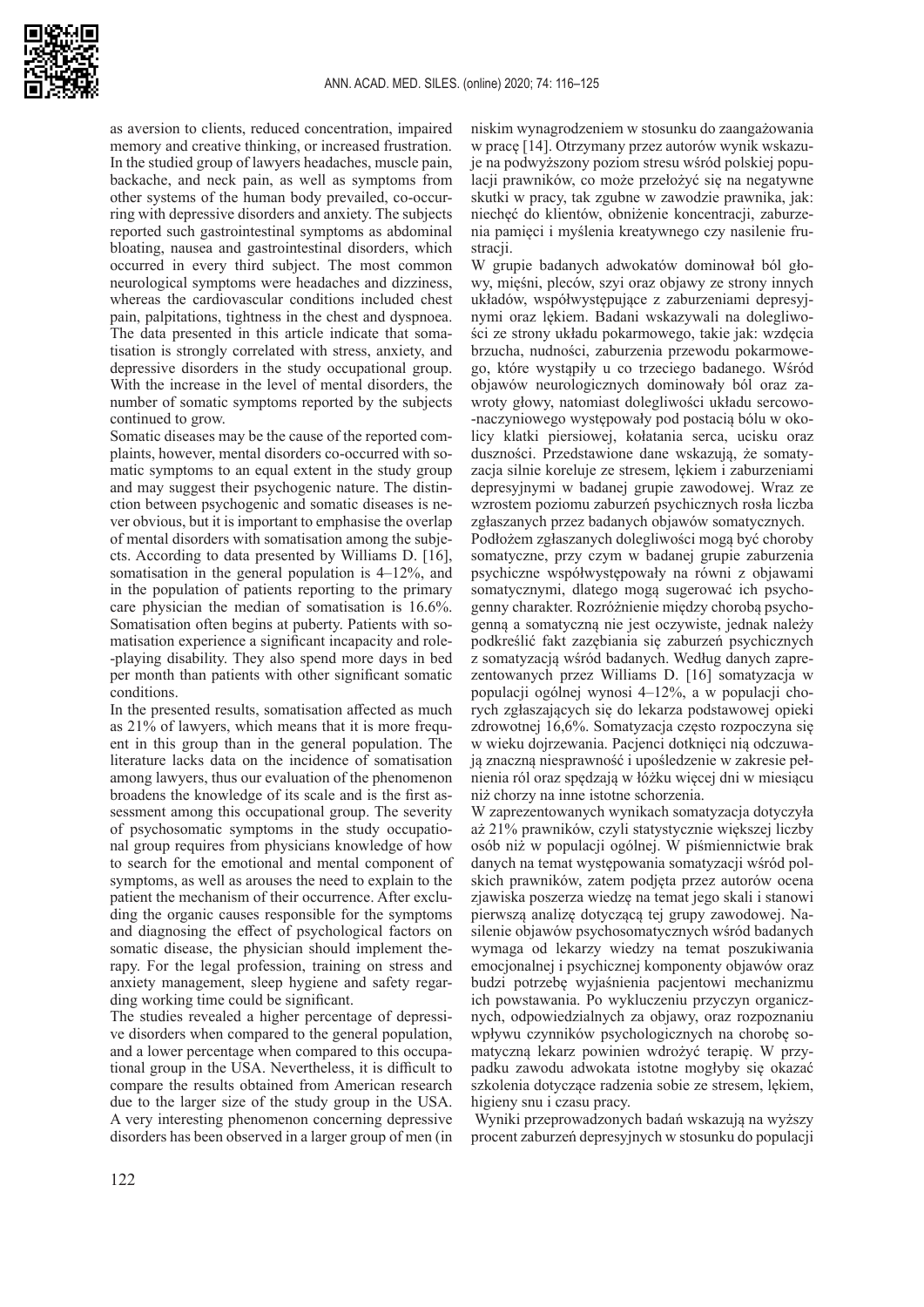

the general population, women suffer from depression more frequently). The incidence of these disorders was not correlated with the lawyers' seniority in the office or their biological age. Since tests for depression were merely screening tests, it is advisable to make lawyers aware that in the case of any depressive disorder, they should see a psychotherapist or psychiatrist as early as possible – before full-blown depression or occupational burnout develops.

The studies have shown that as the number of hours spent at work per week continues to grow, the severity of depressive disorders, anxiety, and stress increase. This result is part of numerous studies that prove the strong link between excessive workload and mental well-being. By controlling the psychogenic factors and keeping them at an optimal level [9], we can influence mental health behaviour [17,18]. Referring to the results of the survey, it would be advisable to educate the study occupational group on optimal working time and to indicate the importance of relaxation techniques and rest for their health.

In conclusion, it is important to remember that lawyers comprise a group more exposed to depressive disorders, somatisation, stress, and anxiety than the general population. A model of pro-healthy behaviour among lawyers, which takes into account all the factors that may affect mental health, should be developed. The lawyers' knowledge of the possible health risks arising from their legal profession, supported by a mental health education programme, would certainly contribute to reducing the incidence of the above-mentioned disorders. Assessment of the patient's mental and emotional state during routine history taking should always be made as it can significantly affect the diagnosis and treatment. Excluding the organic cause, responsible for the reported somatic symptoms, by an investigator should induce the physician to refer the patient to further consultations regarding the patient's mental state. The ill health of the study occupational group is not only a consequence suffered by the lawyers themselves – the implications of untreated disorders as well as the co- -existence of somatic and mental diseases is a significant burden on the health care system.

### **CONCLUSIONS**

- 1. This study is the first assessment of somatisation, stress, anxiety, and depressive disorders among lawyers in Poland.
- 2. Among the subjects, an increased level of stress was found, which most strongly correlated with somatisation regarding the musculoskeletal, digestive, neurological and cardiovascular systems.
- 3. Anxiety and depressive disorders occurred more often among lawyers than in the general population, and with an increase in their severity, the number of somatic symptoms continued to grow.
- 4. Depressive disorders were more common among men.

ogólnej, natomiast niższy w odniesieniu do tej grupy zawodowej w USA. Trudno jednak porównać otrzymane wyniki do badań amerykańskich ze względu na większą liczebność badanej populacji w USA. Zaobserwowano również bardzo ciekawe zjawisko częstego występowania zaburzeń depresyjnych wśród mężczyzn, gdzie w populacji ogólnej na depresję częściej chorują kobiety. Częstość występowania zaburzeń nie korelowała ze stażem pracy adwokatów ani wiekiem biologicznym. Ponieważ badania depresji miały jedynie charakter przesiewowy, wskazane jest, aby w ramach profilaktyki uświadamiać adwokatów o konieczności zgłoszenia się do psychoterapeuty lub lekarza psychiatry w przypadku jakichkolwiek zaburzeń depresyjnych, w celu otrzymania pomocy jak najwcześniej, zanim rozwinie się depresja pełnoobjawowa lub wypalenie zawodowe.

Badania wykazały, że wraz ze wzrostem liczby godzin spędzanych tygodniowo w pracy, wzrasta nasilenie zaburzeń depresyjnych, lęku oraz stresu. Wynik ten wpisuje się w liczne badania potwierdzające silny związek pomiędzy nadmiernym obciążeniem pracą a dobrostanem psychicznym. Poprzez kontrolę czynników psychogennych oraz utrzymanie ich na optymalnym poziomie [9] można wpłynąć na zachowanie zdrowia psychicznego [17,18]. Odnosząc się do wyniku badania, wskazana byłaby edukacja wśród tej grupy zawodowej na temat optymalnego czasu pracy oraz wskazania znaczenia technik relaksacyjnych i odpoczynku na stan zdrowia.

Podsumowując należy pamiętać, że adwokaci są grupą bardziej narażoną na zaburzenia depresyjne i somatyzację, stres oraz lęk niż populacja ogólna. Należy wypracować model zachowania prozdrowotnego wśród prawników uwzględniający wszystkie czynniki mogące wpływać na stan zdrowia psychicznego. Wiedza prawników na temat możliwych zagrożeń dla stanu zdrowia, wynikających z wykonywanej profesji, wspierana programem edukacji higieny zdrowia psychicznego, z pewnością przyczyniłaby się do zmniejszenia częstości występowania wymienionych zaburzeń. Bardzo istotne jest, aby lekarz zawsze podczas rutynowego zbierania wywiadu dokonywał oceny stanu psychicznego i emocjonalnego pacjenta, gdyż może on znacząco wpływać na diagnozę i sposób leczenia. Wykluczenie przez badającego przyczyny organicznej odpowiedzialnej za zgłaszane objawy somatyczne powinno nakłonić lekarza do skierowania chorego na dalsze konsultacje obejmujące stan psychiczny pacjenta. Cenę za zły stan zdrowia badanej grupy zawodowej, ponoszą nie tylko sami adwokaci. Konsekwencją braku leczenia zaburzeń oraz współistniejących chorób somatycznych i psychicznych jest znaczne obciążenie systemu ochrony zdrowia.

#### **WNIOSKI**

1. Przeprowadzone badanie jest pierwszą w Polsce oceną somatyzacji, stresu, lęku i zaburzeń depresyjnych w grupie zawodowej adwokatów.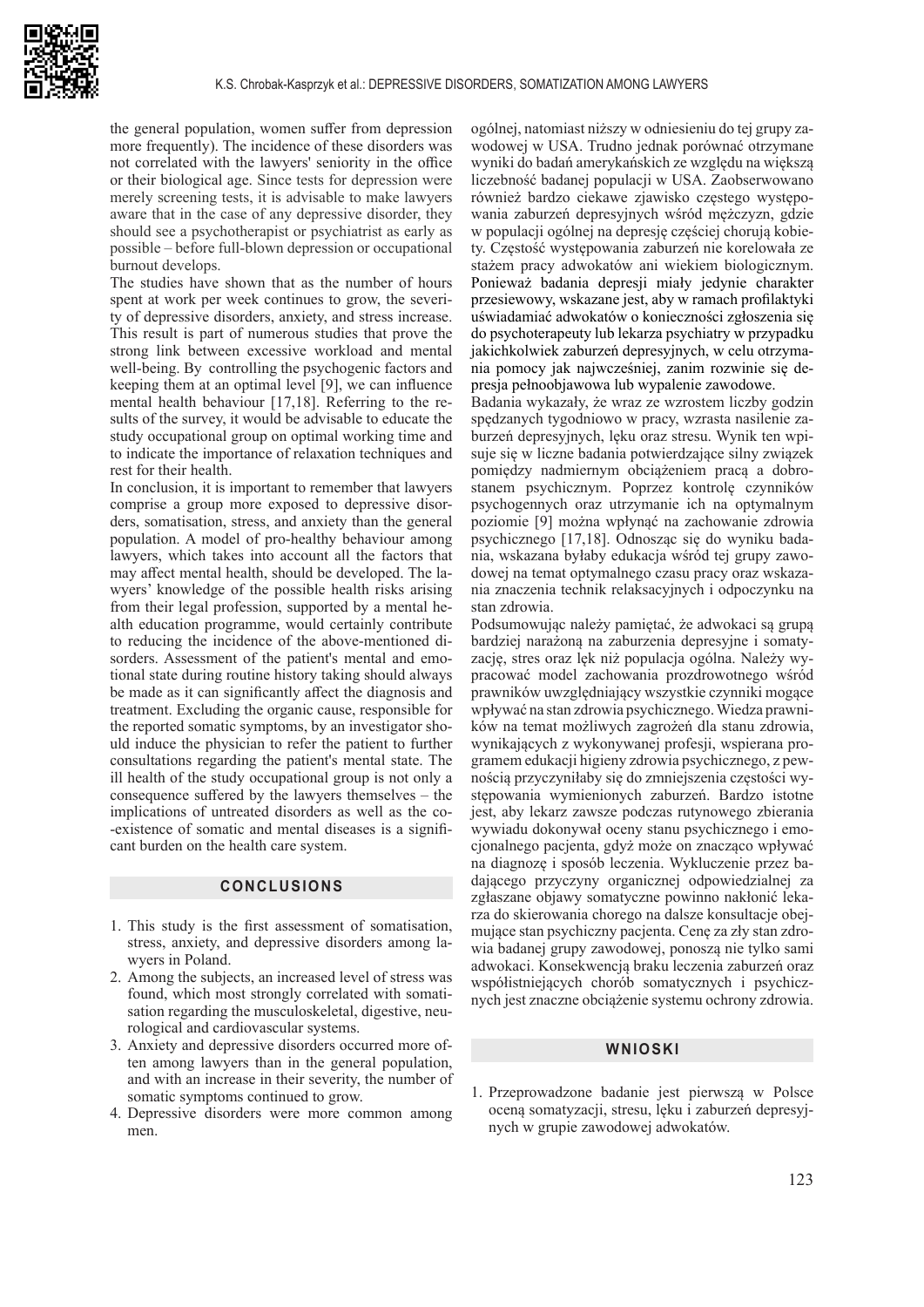

- 5. A correlation was found between the prevalence of the above-mentioned disorders, anxiety, and the average weekly working hours, whereas no correlation was found between the seniority of the office and biological age.
- 6. Both the assessment of the lawyers' mental health and the existence of a link between stress, anxiety, depressive disorders, and general health raise the need for preventive programmes and training on stress management and safety regarding working time.

#### **Author's contribution**

Study design – K. Chrobak-Kasprzyk, J. Jośko-Ochojska Data collection – K. Chrobak-Kasprzyk, J. Jośko-Ochojska Data interpretation – K. Chrobak-Kasprzyk, J. Jośko-Ochojska Statistical analysis – K. Chrobak-Kasprzyk Manuscript preparation – K. Chrobak-Kasprzyk, J. Jośko-Ochojska

# **REFERENCES**

**1.** Krill P., Johnson R., Albert L. The Prevalence of Substance Use and Other Mental Health Concerns Among American Attorneys. J. Addict. Med. 2016; 10(1): 46−52, doi: 10.1097/ADM.0000000000000182.

**2.** Coyle M., Bree Buchanan J. National task force on lawyer well-being Creating a Movement To Improve Well-Being in the Legal Profession. The Path to Lawyer Well-Being: Practical Recommendations for Positive Change.

**3.** Bogowicz P., Ferguson J., Gilvarry E., Kamali F., Kaner E., Newbury-Birch D. Alcohol and other substance use among medical and law students at a UK university: a cross-sectional questionnaire survey. Postgrad. Med. J. 2018; 94(1109): 131−136, doi: 10.1136/postgradmedj-2017-135136.

**4.** Kryteria diagnostyczne zaburzeń psychicznych DSM-5. Red. P. Gałecki, M. Pilecki, J. Rymaszewska, A. Szulc, A. Sidorowicz, J. Wciórka. Urban & Partner. Wrocław 2018.

**5.** http://www.who.int/. Światowa Organizacja Zdrowia. 2018 [dostęp: 26.02.2019].

**6.** http://www.who.int/news-room/fact-sheets/detail/depression. WHO [dostęp: 26.02.2019].

**7.** Epidemiologia zaburzeń psychiatrycznych i dostępność psychiatrycznej opieki zdrowotnej EZOP-Polska. Instytut Psychiatrii i Neurologii. Akademia Medyczna we Wrocławiu. Wrocław 2012.

**8.** http://www.nra.pl/. Krajowa Rada Adwokacka. Rejestr Adwokatów. 2018 [dostęp: 26.02.2019]

**9.** Sitnikova K., Dijkstra-Kersten S., Mokkink L., [Terluin](https://pubmed.ncbi.nlm.nih.gov/?term=Terluin+B&cauthor_id=29167047) B., [Marwijk](https://pubmed.ncbi.nlm.nih.gov/?term=van+Marwijk+HWJ&cauthor_id=29167047)[H.](https://pubmed.ncbi.nlm.nih.gov/29167047/?from_single_result=Psychosom+Res.+Dec%3B103%3A42-62.%2C+2017.&expanded_search_query=Psychosom+Res.+Dec%3B103%3A42-62.%2C+2017.#affiliation-5), [Leone](https://pubmed.ncbi.nlm.nih.gov/?term=Leone+SS&cauthor_id=29167047) [S.,](https://pubmed.ncbi.nlm.nih.gov/29167047/?from_single_result=Psychosom+Res.+Dec%3B103%3A42-62.%2C+2017.&expanded_search_query=Psychosom+Res.+Dec%3B103%3A42-62.%2C+2017.#affiliation-6) [van der Horst](https://pubmed.ncbi.nlm.nih.gov/?term=van+der+Horst+HE&cauthor_id=29167047) [H.](https://pubmed.ncbi.nlm.nih.gov/29167047/?from_single_result=Psychosom+Res.+Dec%3B103%3A42-62.%2C+2017.&expanded_search_query=Psychosom+Res.+Dec%3B103%3A42-62.%2C+2017.#affiliation-7), [van der Wouden](https://pubmed.ncbi.nlm.nih.gov/?term=van+der+Wouden+JC&cauthor_id=29167047) J. Systematic review of measurement properties of questionnaires measuring somatization in primary care patients. J Psychosom Res. 2017; 103: 42−62, doi: 10.1016/j.jpsychores.2017.10.005.

**10.** Graninger M. Psychosomatic medicine − viability of a discipline. Wien Med. Wochenschr. 2018; 168(3−4): 51, doi: 10.1007/s10354-017-0599-6.

**11.** Straub R., Cutolo M.,. Psychoneuroimmunology-developments in stress research. Wien Med. Wochenschr. 2018; 168(3−4): 76−84, doi: 10.1007/s10354- 017-0574-2.

**12.** Czachowski S., Izdebski A., Terluin B., Izdebski P. Walidacja kwestionariusza 4DSQ mierzącego dystres, depresję, lęk i somatyzycję w Polsce. Probl. Med. Rodzj. 2013; 14(4): 14−20.

**13.** Levin A., Albert L., Besser A., Smith D., Zelenski A., Rosenkranz S., Neria Y. Secondary traumatic stress in attorneys and their administrative support staff working with trauma-exposed clients. J. Nerv. Ment. Dis. 2011; 199(12): 946−955, doi: 10.1097/NMD.0b013e3182392c26.

**14.** Tsai F., Chan C. Occupational stress and burnout of judges and procurators. Int. Arch. Occup. Environ Health 2010; 83(2): 133−142, doi: 10.1007/ s00420-009-0454-1.

**15.** Tsai F., Huang W., Chan C. Occupational stress and burnout of lawyers. J. Occup. Health 2009; 51(5): 443−450, doi: 10.1539/joh.l8179.

**16.** Lewis P., Mazzoni P.,. Merritt Neurologia. [book auth.] S.A. Mayer E.D. Louis. 13. 2018, 175, pp. 1178−1181.

**17.** Shimada F., Ohira Y., Hirota Y., Ikegami A. , Kondo T., Shikino K., Suzuki S., Noda K., Uehara T., Ikusaka M. Anxiety and depression in general prac-

- 2. Wśród badanych stwierdzono podwyższony poziom stresu, który najsilniej korelował z somatyzacją ze strony układów mięśniowo-szkieletowego, pokarmowego, neurologicznego oraz sercowo-naczyniowego.
- 3. Lęk oraz zaburzenia depresyjne występowały wśród adwokatów częściej niż w populacji ogólnej. Wraz ze wzrostem nasilenia narastała liczba objawów somatycznych.
- 4. Zaburzenia depresyjne występowały częściej wśród mężczyzn.
- 5. Wykazano związek pomiędzy częstością występowania wymienionych zaburzeń, lękiem a średnią tygodniową liczbą godzin pracy, natomiast nie stwierdzono korelacji ze stażem pracy i wiekiem biologicznym.
- 6. Przeprowadzona ocena zdrowia psychicznego adwokatów oraz istnienie związku pomiędzy występowaniem stresu, lęku, zaburzeń depresyjnych a ogólnym stanem zdrowia rodzi konieczność wprowadzenia profilaktycznych programów oraz szkoleń z zakresu radzenia sobie ze stresem i higieny czasu pracy.

tice outpatients: the long-term change process. Int. J. Gen. Med. 2018; 9(11): 55−63, doi: 10.2147/IJGM.S130025.

**18.** Coppens E., Van Audenhove C., Gusmão R., Purebl G., Székely A., Maxwell M., Koburger N., Arensman E., Hegerl U. Effectiveness of General Practitioner training to improve suicide awareness and knowledge and skills towards depression. J. Affect. Disord. 2018; 227: 17−23, doi: 10.1016/j.jad.2017.09.039. **19.** https://www.nimh.nih.gov/index.shtml. National Institute of Mental Health: Major Depression. 2018. https://www.nimh.nih.gov/health/statistics/major-depression.shtml [dostęp: 26.02.2019].

**20.** Defazio G., Pastore A., Pellicciari R., Pierri G., Gigante AF., Fabio G., Superbo M., Margari F. Personality disorders and somatization in functional and organic movement disorders. Psychiatry Res. 2017; 257: 227−229, doi: 10.1016/j.psychres.2017.07.068.

**21.** Linden M., Muschalla B., Noack N., Heintze C., Doepfmer S. Treatment Changes in General Practice Patients With Chronic Mental Disorders Following a Psychiatric-Psychosomatic Consultation. Health Serv. Res. Manag. Epidemiol. 2018; 15(5): 2333392818758523, doi: 10.1177/2333392818758523.

**22.** Sinnema H., Terluin B., Volker D., Wensing M., van Balkom A. Factors contributing to the recognition of anxiety and depression in general practice. BMC Fam. Pract. 2018; 19(1): 99, doi: 10.1186/s12875-018-0784-8.

**23.** Armontrout J., Gitlin D., Gutheil T. Do Consultation Psychiatrists, Forensic Psychiatrists, Psychiatry Trainees, and Health Care Lawyers Differ in Opinion on Gray Area Decision-Making Capacity Cases? A Vignette-Based Survey. Psychosomatics 2016; 57(5): 472−479, doi: 10.1016/j.psym.2016.04.002.

**24.** Skead N., Rogers S., Doraisamy J. Looking beyond the mirror: Psychological distress; disordered eating, weight and shape concerns; and maladaptive eating habits in lawyers and law students. Int. J. Law. Psychiatry 2018; 61: 90−102, doi: 10.1016/j.ijlp.2018.06.002.

**25.** Fuentes Chacón R.M., Simón Saiz M.J., Garrido Abejar M., Serrano Parra M.D., Larrañaga Rubio M.E., Yubero Jiménez S. Psychosomatic symptoms as an expression of the deterioration of the health-related quality of life in adolescents. Aten. Primaria 2018; 50(8): 493−499, doi: 10.1016/j.aprim.2017.06.009. **26.** Desmedt M., Bergs J., Vertriest S., Vlayen A., Schrooten W., Hellings J., Vandijck D. Systematic psychometric review of self-reported instruments to assess patient safety culture in primary care. J. Adv. Nurs. 2018; 74(3): 539−549. doi: 10.1111/jan.13464.

**27.** El-Den S., Chen T., Gan Y., Wong E., O'Reilly C. The psychometric properties of depression screening tools in primary healthcare settings: A systematic review. J. Affect Disord. 2018; 225: 503−522, doi: 10.1016/j.jad.2017.08.060.

**28.** Soria V., Uribe J., Salvat-Pujol N., Palao D., Menchón J., Labad J. Psychoneuroimmunology of mental disorders. Rev. Psiquiatr. Salud. Ment. 2018; 11(2): 115−124, doi: 10.1016/j.rpsm.2017.07.006.

**29.** Innstrand S.T., Langballe E.M., Falkum E., Aasland O.G. Exploring within – and between-gender differences in burnout: 8 different occupational groups. Int. Arch. Occup. Environ. Health 2011; 84(7): 813–824, doi: 10.1007/ s00420-011-0667-y.